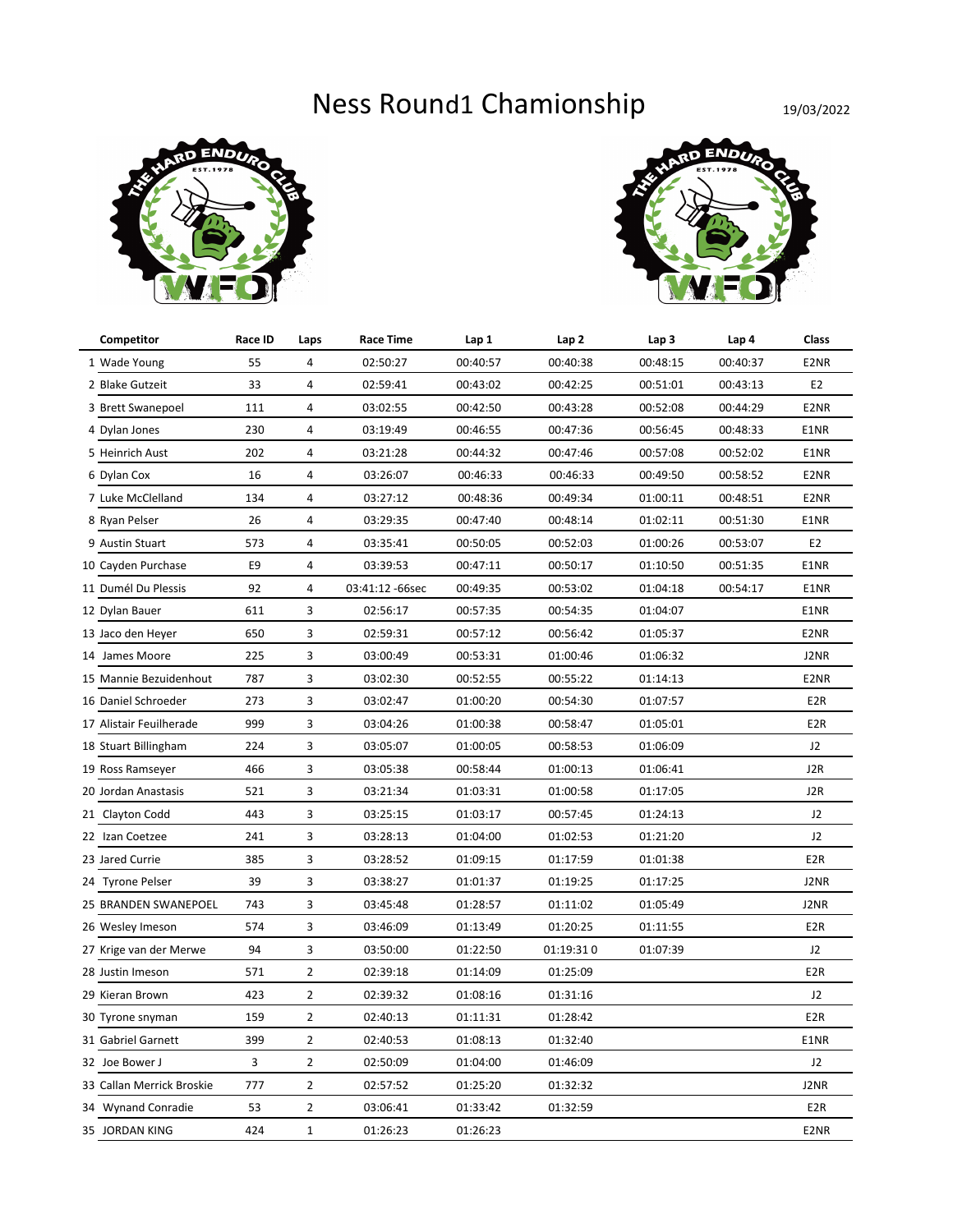| 36 Gavin Pretorius     | 7                | $\mathbf{1}$   | 01:39:17      | 01:39:17 |          |          | J2R              |
|------------------------|------------------|----------------|---------------|----------|----------|----------|------------------|
| 37 Luke Walker         | 312              | 3              | 02:46:13      | 00:52:37 | 00:51:25 | 01:02:11 | J1               |
| 38 Kevin de Kock       | 299              | 3              | 02:46:33      | 00:53:21 | 00:51:10 | 01:02:02 | J1               |
| 39 Kevin Leigh TITANS  | 66               | 3              | 02:46:55      | 00:51:50 | 00:53:45 | 01:01:20 | J1               |
| 40 Ryan Silver         | 374              | 3              | 02:48:59      | 00:51:31 | 00:56:37 | 01:00:51 | J1               |
| 41 rory gower          | 125              | 3              | 02:55:33      | 00:55:00 | 00:54:57 | 01:05:36 | <b>SENIORS</b>   |
| 42 Shaun Chambler      | 353              | 3              | 02:57:48      | 00:54:45 | 00:58:09 | 01:04:54 | <b>SENIORSR</b>  |
| 43 Cazir naroth        | 82               | 3              | 03:03:10      | 00:56:35 | 01:01:26 | 01:05:09 | SENIORSNR        |
| 44 Thomas Scales       | 414              | 3              | 03:07:42      | 00:56:10 | 01:02:23 | 01:09:09 | J1NR             |
| 45 Stuart Gregory      | 400              | 3              | 03:09:52      | 00:59:27 | 01:01:57 | 01:08:28 | <b>SENIORSR</b>  |
| 46 Matt Stevens        | 43               | 3              | 03:10:48      | 01:02:17 | 00:58:13 | 01:10:18 | J1               |
| 47 Stuart Rawlins      | 336              | 3              | $03:22:46+15$ | 01:01:12 | 01:00:39 | 01:05:55 | <b>SENIORSR</b>  |
| 48 Tim Lyle            | 576              | 3              | 03:33:07      | 01:01:58 | 01:16:00 | 01:15:09 | <b>SENIORS</b>   |
| 49 Marius Liebenberg   | 607              | 3              | 03:33:42      | 01:09:27 | 01:05:14 | 01:19:01 | <b>SENIORSR</b>  |
| 50 Ronald Venter       | 199              | 3              | 03:37:53      | 01:02:27 | 01:10:43 | 01:24:43 | <b>SENIORS</b>   |
| 51 Piet Viljoen        | 698              | $\overline{2}$ | 02:40:10      | 01:07:31 | 01:32:39 |          | <b>SENIORSR</b>  |
| 52 Rob Pascoe          | 888              | $\overline{2}$ | 02:40:50      | 01:14:42 | 01:26:08 |          | <b>SENIORSR</b>  |
| 53 clint Kendall       | 279              | $\overline{2}$ | 02:49:27      | 01:18:35 | 01:30:52 |          | SENIORSNR        |
| 54 Kevin Marcus        | C334             | $\overline{2}$ | 02:51:08      | 01:06:45 | 01:44:23 |          | <b>SENIORSR</b>  |
| 55 Ryan Spall          | 109              | $\overline{2}$ | 03:04:58      | 01:12:38 | 01:52:20 |          | SENIORSNR        |
| 56 Nick Compton-James  | 398              | $\overline{2}$ | 03:25:38      | 01:43:54 | 01:41:44 |          | J1R              |
| 57 Bryce Doveton       | 42               | $\overline{2}$ | 03:39:31      | 01:51:59 | 01:47:32 |          | J1R              |
| 58 Corbin Pape         | 155              | $\overline{2}$ | 03:45:36      | 02:01:02 | 01:44:34 |          | J1               |
| 59 Joop Coetzee        | 32               | $\overline{2}$ | 03:54:31      | 01:24:44 | 02:29:47 |          | J1               |
| 60 Daniel Peckham      | 247              | $\mathbf{1}$   | 01:22:37      | 01:22:37 |          |          | J1NR             |
| 61 Matthew Langton     | 567              | $\mathbf{1}$   | 03:10:39      | 03:10:39 |          |          | SENIORSNR        |
| 62 Matt Flanagan       | 566              | $\mathbf{1}$   | 03:24:25      | 03:24:25 |          |          | SENIORSNR        |
| 63 Kyle Joubert        | 161              | $1\,$          | 03:30:01      | 03:30:01 |          |          | J1               |
| 64 luke Oriani         | 65               | $1\,$          | 04:14:23      | 04:14:23 |          |          | J1R              |
| 65 Greg Nairn          | 600              | $\overline{2}$ | 01:49:35      | 00:53:41 | 00:55:54 |          | <b>MASTERS</b>   |
| 66 Gideon Malherbe     | 817              | $\overline{2}$ | 02:03:10      | 01:00:45 | 01:02:25 |          | <b>MASTERS</b>   |
| 67 Chris Rawlins       | 342              | $\overline{2}$ | 02:04:20      | 01:01:11 | 01:03:09 |          | <b>MASTERSR</b>  |
| 68 George Purchase     | 243              | $\overline{2}$ | 02:05:03      | 00:59:35 | 01:05:28 |          | <b>MASTERSNR</b> |
| 69 Grant Becker        | 175              | $\overline{2}$ | 02:05:17      | 01:02:54 | 01:02:23 |          | <b>MASTERSR</b>  |
| 70 Bryden Foster       | C79              | $\overline{2}$ | 02:09:55      | 01:01:26 | 01:08:29 |          | <b>CLUBMANS</b>  |
| 71 Andre Kriel         | 499              | $\overline{2}$ | 02:12:59      | 01:03:43 | 01:09:16 |          | <b>MASTERSR</b>  |
| 72 Hendrik Holtzhausen | C83              | $\overline{2}$ | 02:16:28      | 01:04:45 | 01:11:43 |          | <b>CLUBMANS</b>  |
| 73 BARON O'HAGAN       | C655             | $\overline{2}$ | 02:16:33      | 01:06:08 | 01:10:25 |          | CLUBMANS         |
| 74 Korne Radyn         | 181              | $\overline{2}$ | 02:17:26      | 01:05:38 | 01:11:48 |          | <b>MASTERSR</b>  |
| 75 Saleem Jonker       | C402             | $\overline{2}$ | 02:39:55      | 01:13:42 | 01:26:13 |          | <b>CLUBMANS</b>  |
| 76 Cuan Cronje         | 592              | $\overline{2}$ | 02:41:58      | 01:24:56 | 01:17:02 |          | MASTERSNR        |
| 77 Sean Doveton        | 355              | $\overline{2}$ | 02:45:38      | 01:18:14 | 01:27:24 |          | MASTERSNR        |
| 78 Dion Hutton         | 27               | $\overline{2}$ | 03:10:36      | 01:21:36 | 01:49:00 |          | <b>WOW</b>       |
| 79 Steven Eayrs        | 717              | $\overline{2}$ | 03:14:33      | 01:37:26 | 01:37:07 |          | MASTERSNR        |
| 80 Toby Gouws          | C252             | $\overline{2}$ | 03:36:01      | 01:29:44 | 02:06:17 |          | <b>CLUBMANS</b>  |
| 81 Taki Anastasis      | 557              | $\overline{2}$ | 03:52:12      | 01:43:29 | 02:08:43 |          | CLUBMANS         |
| 82 Allan Bolt          | C <sub>105</sub> | $\overline{2}$ | 03:52:49      | 01:44:13 | 02:08:36 |          | <b>CLUBMANS</b>  |